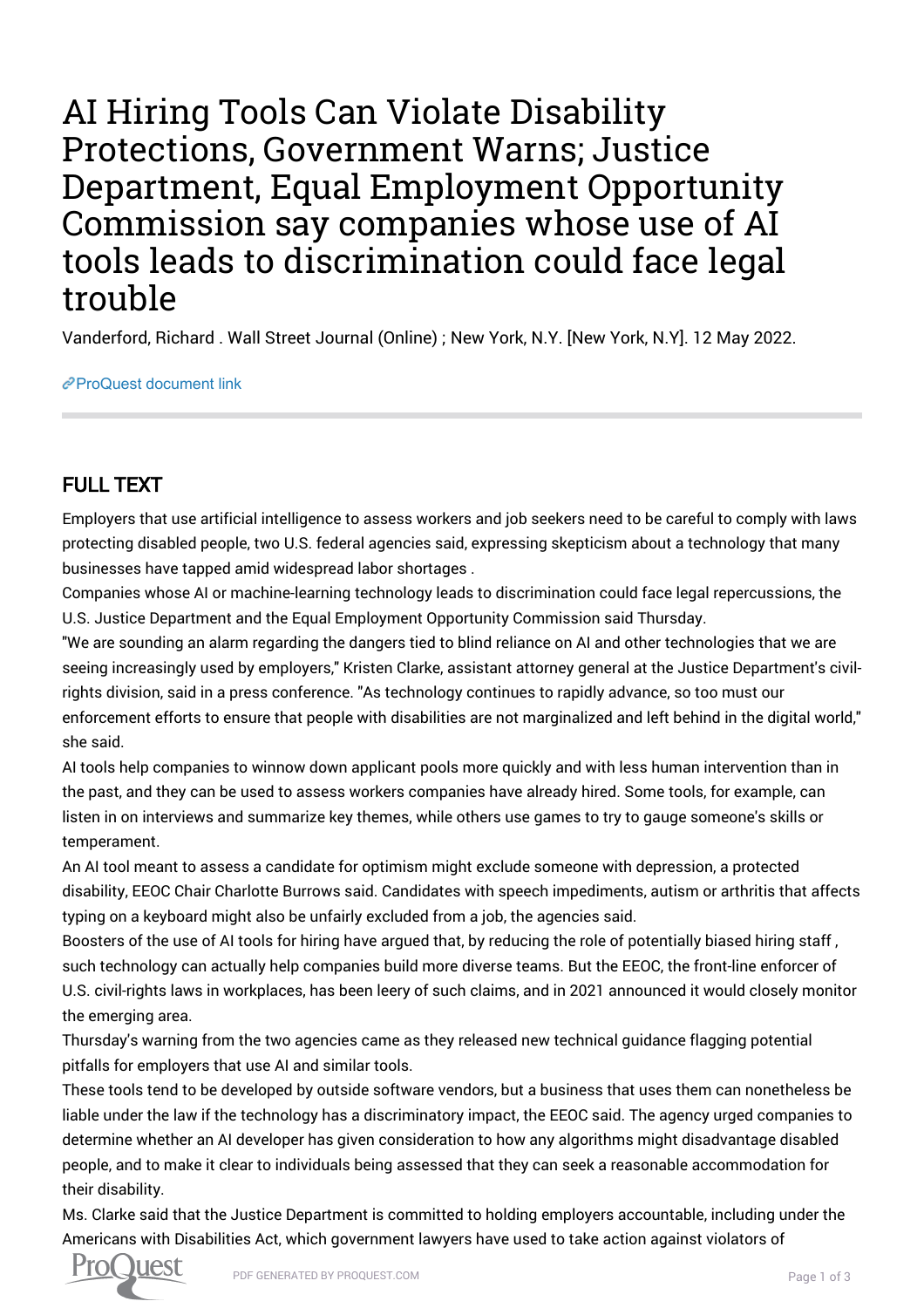protections for disabled people.

Less than a fifth of working-age disabled people work, and those seeking jobs have an unemployment rate about double the rest of the population, according to figures from the U.S. Bureau of Labor Statistics for 2021. "There's enormous potential with these technologies," Ms. Burrows said. "But we have got to make sure that, as we look to the future, we don't leave anyone out." Write to Richard Vanderford at richard.vanderford@wsj.com

AI Hiring Tools Can Violate Disability Protections, Government Warns

Credit: By Richard Vanderford

## DETAILS

| Subject:                       | Hiring; Americans with Disabilities Act 1990-US; Employers; Disabled people;<br>Disability; Affirmative action         |
|--------------------------------|------------------------------------------------------------------------------------------------------------------------|
| <b>Business indexing term:</b> | <b>Subject: Hiring Employers</b>                                                                                       |
| Location:                      | <b>United States-US</b>                                                                                                |
| Company / organization:        | Name: Equal Employment Opportunity Commission--EEOC; NAICS: 921190                                                     |
| <b>Publication title:</b>      | Wall Street Journal (Online); New York, N.Y.                                                                           |
| <b>Publication year:</b>       | 2022                                                                                                                   |
| <b>Publication date:</b>       | May 12, 2022                                                                                                           |
| column:                        | Risk & Compliance Journal                                                                                              |
| Section:                       | C Suite                                                                                                                |
| <b>Publisher:</b>              | Dow Jones & Company Inc                                                                                                |
| Place of publication:          | New York, N.Y.                                                                                                         |
| <b>Country of publication:</b> | United States, New York, N.Y.                                                                                          |
| <b>Publication subject:</b>    | <b>Business And Economics</b>                                                                                          |
| e-ISSN:                        | 25749579                                                                                                               |
| Source type:                   | Newspaper                                                                                                              |
| Language of publication:       | English                                                                                                                |
| Document type:                 | <b>News</b>                                                                                                            |
| ProQuest document ID:          | 2663043688                                                                                                             |
| <b>Document URL:</b>           | https://www.proquest.com/newspapers/ai-hiring-tools-can-violate-<br>disability/docview/2663043688/se-2?accountid=44910 |